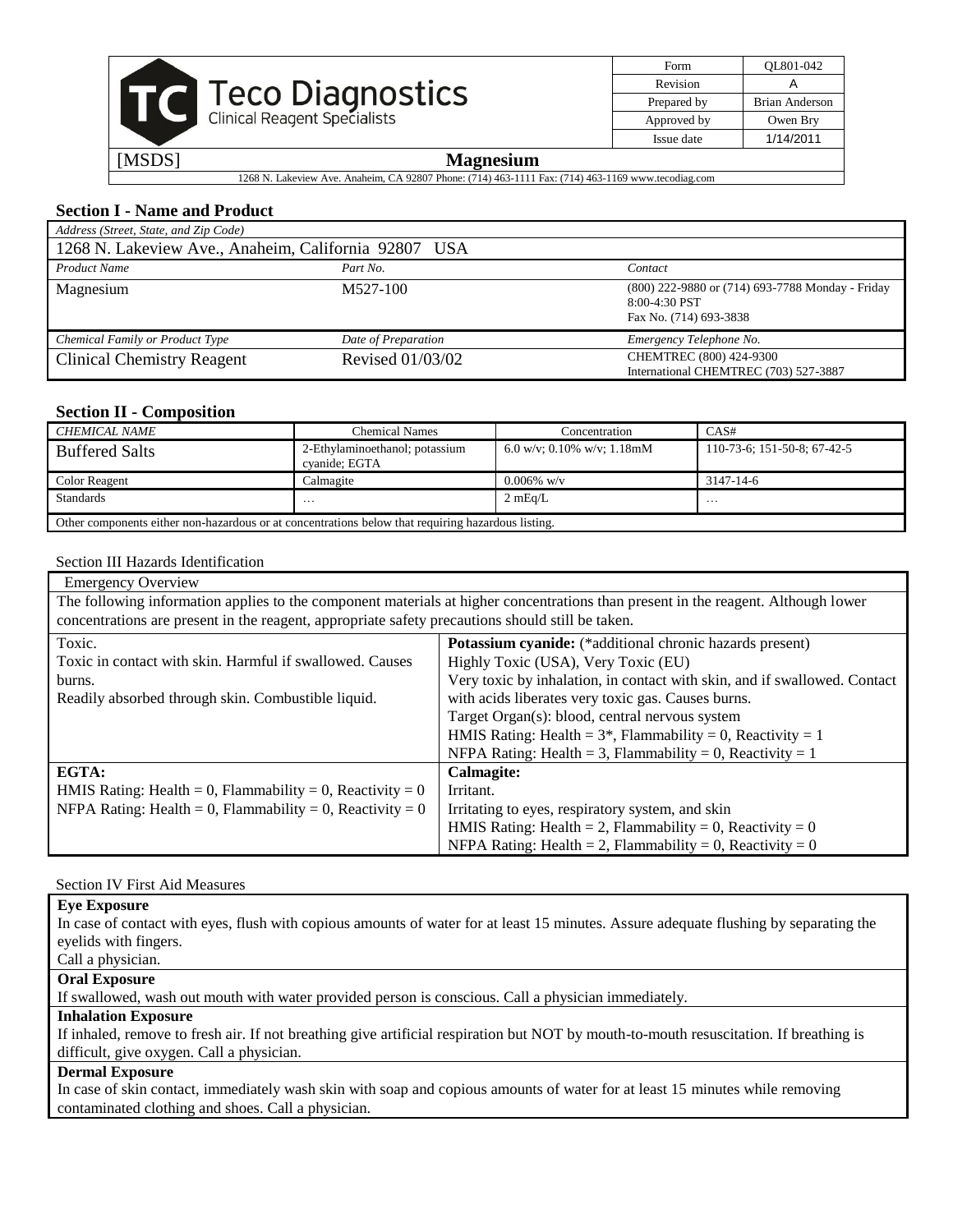| Form        | OL801-042      |
|-------------|----------------|
| Revision    |                |
| Prepared by | Brian Anderson |
| Approved by | Owen Bry       |
| Issue date  | 1/14/2011      |

1268 N. Lakeview Ave. Anaheim, CA 92807 Phone: (714) 463-1111 Fax: (714) 463-1169 www.tecodiag.com

### Section V – Fire and Explosive Hazard Data

| <b>Extinguishing Media</b>            | <b>Flash Point</b>                  | <b>Auto ignition Temp</b> |
|---------------------------------------|-------------------------------------|---------------------------|
| (Potassium cyanide)                   | (2-Ethylaminoethanol)               | N/A                       |
| Suitable: Appropriate foam.           | $71^{\circ}$ C (159.8 $^{\circ}$ F) |                           |
| Unsuitable: Do not use carbon dioxide | Method: closed cup                  |                           |
| extinguisher on this material.        |                                     |                           |
|                                       |                                     |                           |

### **Firefighting Measures**

Protective Equipment: Wear self-contained breathing apparatus and protective clothing to prevent contact with skin and eyes. Specific Hazard(s): Emits toxic fumes under fire conditions. Specific Method(s) of Fire Fighting: Potassium cyanide: Fire fighting hazard: water spray can be used to fight fire in area containing cyanide and to cool fire-exposed metal containers. However, direct contact of material with water or steam will cause decomposition liberating highly toxic hydrogen cyanide gas as well as generating a highly hazardous solution of dissolved cyanide which must be kept out of sewers and watercourses. Cyanide has been found to form explosive mixtures sometimes spontaneously with chlorates, nitrates, and nitrogen trichloride plus ammonia.

### Section VI - Accidental Release Measures

**Procedures to be Followed in Case of Leak or Spill**

Evacuate area.

#### **Procedures of Personal Precaution**

Wear self-contained breathing apparatus, chemical safety goggles, rubber boots and heavy rubber gloves.

**Methods for Cleaning Up**

Absorb on inert material. Place material and contaminated disposables into a suitable container for disposal. Ventilate the area and wash spill site after material pickup is complete. Dispose of in accordance with federal, state, and local regulations.

#### Section VII – Handling and Storage

| Handling                                                             | <b>Storage</b>                                              |
|----------------------------------------------------------------------|-------------------------------------------------------------|
| <b>User Exposure</b>                                                 | Keep tightly closed. Store according to package directions. |
| Avoid inhalation. Avoid contact with eyes, skin, and clothing. Avoid |                                                             |
| prolonged or repeated exposure. Refer to Section 8                   |                                                             |

#### Section VIII – Exposure Controls / PPE

| <b>Engineering Controls</b>                          | <b>Personal Protective Equipment</b>                                   |
|------------------------------------------------------|------------------------------------------------------------------------|
| Safety shower and eyebath. Good general ventilation. | Respiratory: None required where adequate ventilation is satisfactory. |
| <b>General Hygiene Measures</b>                      | Hand: chemical-resistant gloves required.                              |
| Wash contaminated clothing before reuse.             | Eye: chemical safety goggles or faceshield recommended.                |
| Wash thoroughly after handling.                      | Other protective equipment: lab coat recommended                       |

| <b>Exposure Limits, RTECS: Potassium Cyanide</b> |                                           |                       |                               |                        |  |
|--------------------------------------------------|-------------------------------------------|-----------------------|-------------------------------|------------------------|--|
| Country                                          | Source                                    | <b>Type</b>           | <b>Value</b>                  | <b>Remarks</b>         |  |
| <b>USA</b>                                       | ACGIH                                     | Ceiling concentration | $5 \text{ mg (CN)}\text{/M3}$ | Skin                   |  |
| New Zealand                                      | OEL                                       | $---$                 | $---$                         | <b>Check ACGIH TLV</b> |  |
| <b>USA</b>                                       | <b>NIOSH</b>                              | Ceiling concentration | 4.7 PPM (CN) / 10M            | $---$                  |  |
|                                                  | <b>Exposure Limits: Potassium Cyanide</b> |                       |                               |                        |  |
| Country                                          | Source                                    | <b>Type</b>           | <b>Value</b>                  |                        |  |
| Poland                                           | $---$                                     | <b>NDS</b>            | $---$                         |                        |  |
| Poland                                           | $---$                                     | <b>NDSCh</b>          | $- - -$                       |                        |  |
| Poland                                           | $- - -$                                   | <b>NDSP</b>           | $5 \text{ mg/m}$              |                        |  |

#### Section IX Physical Data

| Appearance<br>Buffer reagent $=$ clear liquid<br>Color reagent $=$ red liquid<br>$Standard = clear liquid$ | Specific Gravity (g/cm <sub>3</sub> )<br>2-Ethylaminoethanol = $0.914$<br>potassium cyanide $= 1.52$ | Solubility<br>EGTA = $0.1$ M in NaOH 1M at 20 °C, complete,<br>colorless |  |  |
|------------------------------------------------------------------------------------------------------------|------------------------------------------------------------------------------------------------------|--------------------------------------------------------------------------|--|--|
| <b>Boiling Point</b>                                                                                       | <b>Vapor Pressure</b>                                                                                | <b>Vapor Density</b>                                                     |  |  |
| 2-Ethylaminoethanol = $165^{\circ}$ C                                                                      | 2-Ethylaminoethanol $\langle$ 1mm at 20 $\degree$ C                                                  | 2-Ethylaminoethanol = $3 \text{ g/L}$                                    |  |  |
| <b>Melting Point</b>                                                                                       |                                                                                                      |                                                                          |  |  |
| 2-Ethylaminoethanol = -90°C, EGTA = 241°C, potassium cyanide = $634$ °C, Calmagite = $330$ °C              |                                                                                                      |                                                                          |  |  |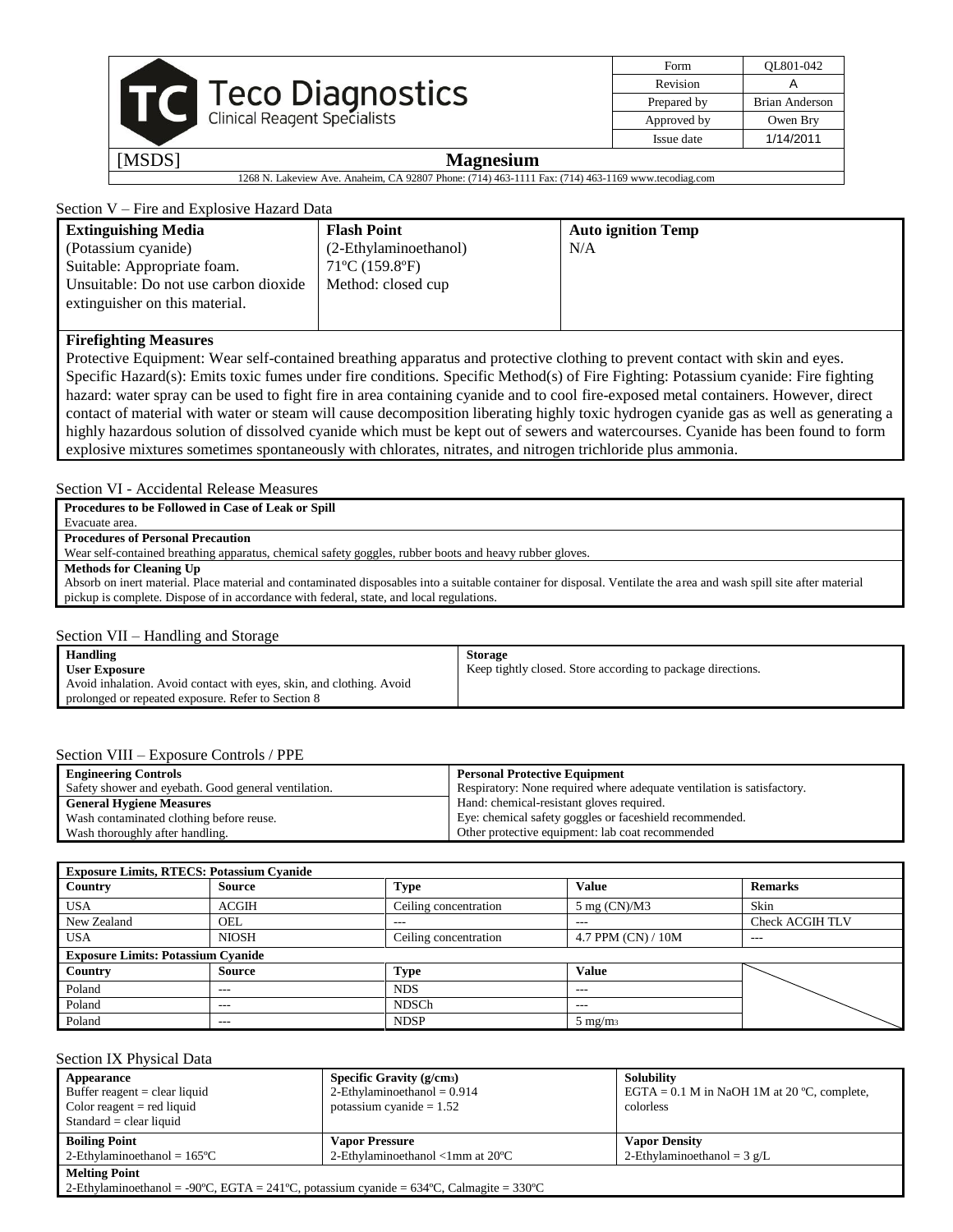

| Form        | OL801-042      |
|-------------|----------------|
| Revision    |                |
| Prepared by | Brian Anderson |
| Approved by | Owen Bry       |
| Issue date  | 1/14/2011      |

1268 N. Lakeview Ave. Anaheim, CA 92807 Phone: (714) 463-1111 Fax: (714) 463-1169 www.tecodiag.com

#### Section X Stability and Reactivity

| <b>Stability</b>                                                        |               |                                                                                         |                                                                   |
|-------------------------------------------------------------------------|---------------|-----------------------------------------------------------------------------------------|-------------------------------------------------------------------|
| <b>Chemical</b>                                                         | <b>Stable</b> | <b>Conditions of Instability</b>                                                        | <b>Materials to Avoid</b>                                         |
| 2-Ethylaminoethanol                                                     | Stable        | N/A                                                                                     | Strong acids, strong oxidizing agents                             |
| Potassium Cyanide                                                       | Stable        | May decompose on exposure to                                                            | Strong oxidizing agents, acids, iodine, permanganates, peroxides, |
|                                                                         |               | moist air or water. Absorbs carbon                                                      | metallic salts, chloral hydrate, alkaloids, and chlorates.        |
|                                                                         |               | dioxide from air. Light sensitive.                                                      |                                                                   |
| <b>EGTA</b>                                                             | Stable        | N/A                                                                                     | Strong oxidizing agents                                           |
| Calmagite                                                               | Stable        | N/A                                                                                     | Strong oxidizing agents                                           |
| <b>Hazardous Decomposition Products</b>                                 |               |                                                                                         | <b>Hazardous Polymerization</b>                                   |
| 2-Ethylaminoethanol→Carbon monoxide, Carbon dioxide, Nitrogen oxides.   |               |                                                                                         | Hazardous Polymerization: Will not occur.                         |
| Potassium Cyanide→ Hydrogen cyanide, Nitrogen oxides, Potassium oxides. |               |                                                                                         |                                                                   |
| $EGTA \rightarrow$ Carbon monoxide, carbon dioxide, nitrogen oxides.    |               |                                                                                         |                                                                   |
|                                                                         |               | Calmagite $\rightarrow$ Carbon monoxide, carbon dioxide, nitrogen oxides, sulfur oxides |                                                                   |
|                                                                         |               |                                                                                         |                                                                   |

#### Section XI Toxicology Information

Note: The following information applies to the component materials at higher concentrations than present in the reagent. Although lower concentrations are present in the reagent, appropriate safety precautions should still be taken. **2-Ethylaminoethanol Route of exposure** Skin absorption: Readily absorbed through skin. Inhalation: May be harmful if inhaled. Ingestion: Harmful if swallowed. **Target Organ(s):** Cardiac (change in rate); Lungs, thorax, or respiration (respiratory depression); Gastrointestinal (hypermotility, diarrhea); Biochemical effects (true cholinesterase) **Signs and Symptoms of Exposure** Material is extremely destructive to tissue of the mucous membranes and upper respiratory tract, eyes, and skin. Inhalation may result in spasm, inflammation and edema of the larynx and bronchi, chemical pneumonitis, and pulmonary edema. Symptoms of exposure may include burning sensation, coughing, wheezing, laryngitis, shortness of breath, headache, nausea, and vomiting. To the best of our knowledge, the chemical, physical and toxicological properties of have not been thoroughly investigated. **Toxicity Data: 2-Ethylaminoethanol:** Species Route of Exposure Concentration Result Remarks Rat Oral 1 gm/kg LD50 Rat Intraperitoneal 1170 mg/kg LD50 Biochemical: Enzyme inhibition, induction, or change in blood or tissue levels (true cholinesterase) Rabbit Skin 360 ul/kg LD50 Mammal Oral 1200 mg/kg LD50 Cardiac (change in rate); Lungs, thorax, or respiration (respiratory depression); Gastrointestinal (hypermotility, diarrhea) Only selected Registry of Toxic Effects of Chemical Substances (RTECS) data is presented here. See actual entry in RTECS for complete information (RTECS S # KK9100000). **Potassium cyanide: Route of exposure** Skin contact: May cause skin irritation. Skin absorption: May be fatal if absorbed through skin. Eye contact: May cause eye irritation. Inhalation: May be fatal if inhaled. Material may be irritating to mucous membranes and upper respiratory tract. Ingestion: May be fatal if swallowed. **Target Organ(s)** Blood, central nervous system, cardiovascular system, thyroid. **Signs and Symptoms of Exposure** Material is extremely destructive to tissue of the mucous membranes and upper respiratory tract, eyes, and skin. Inhalation may result in spasm, inflammation and edema of the larynx and bronchi, chemical pneumonitis, and pulmonary edema. Symptoms of exposure may include burning sensation, coughing, wheezing, laryngitis, shortness of breath, headache, nausea, and vomiting. Exposure can cause: lung irritation, cyanosis, CNS depression. To the best of our knowledge, the

chemical, physical and toxicological properties of have not been thoroughly investigated.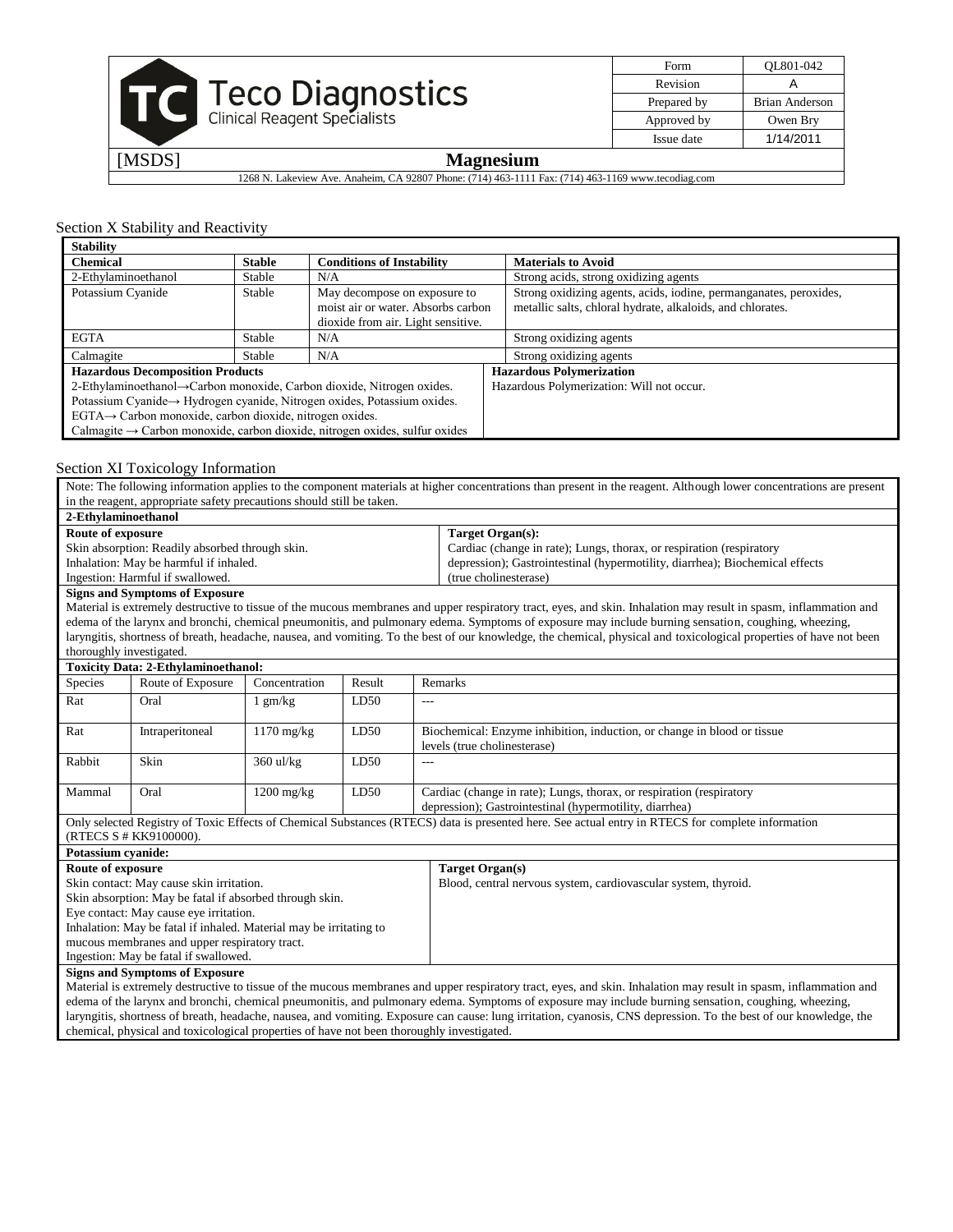

| Form        | OL801-042      |
|-------------|----------------|
| Revision    |                |
| Prepared by | Brian Anderson |
| Approved by | Owen Bry       |
| Issue date  | 1/14/2011      |
|             |                |

1268 N. Lakeview Ave. Anaheim, CA 92807 Phone: (714) 463-1111 Fax: (714) 463-1169 www.tecodiag.com

|         | <b>Toxicity Data: Potassium Cyanide:</b> |                      |             |                                                                                                                                                                                                                                |
|---------|------------------------------------------|----------------------|-------------|--------------------------------------------------------------------------------------------------------------------------------------------------------------------------------------------------------------------------------|
| Species | Dose                                     | Route of Application | Result      | Remarks                                                                                                                                                                                                                        |
| Human   | $2.857$ mg/kg                            | Oral                 | <b>LDLO</b> | $---$                                                                                                                                                                                                                          |
| Rat     | $5 \text{ mg/kg}$                        | Oral                 | LD50        | $---$                                                                                                                                                                                                                          |
| Rat     | $4 \text{ mg/kg}$                        | Intraperitoneal      | LD50        | Lungs, Thorax, or Respiration: Other changes.                                                                                                                                                                                  |
| Rat     | 7814 ug/kg                               | Subcutaneous         | LD50        |                                                                                                                                                                                                                                |
| Rat     | $3600 \text{ ug/kg}$                     | Intravenous          | LD50        | Behavioral: Altered sleep time (including change in righting reflex).<br>Behavioral: Convulsions or effect on seizure threshold.<br>Lungs, Thorax, or Respiration: Dyspnea.                                                    |
| Mouse   | $8.5 \text{ mg/kg}$                      | Oral                 | LD50        | $---$                                                                                                                                                                                                                          |
| Mouse   | 5991 ug/kg                               | Intraperitoneal      | LD50        | $---$                                                                                                                                                                                                                          |
| Mouse   | $6500$ ug/kg                             | Subcutaneous         | LD50        | $---$                                                                                                                                                                                                                          |
| Mouse   | $2600 \text{ ug/kg}$                     | Intravenous          | LD50        | Peripheral Nerve and Sensation: Flaccid paralysis without anesthesia (usually euromuscular<br>blockage).<br>Behavioral: Convulsions or effect on seizure threshold.<br>Lungs, Thorax, or Respiration: Respiratory stimulation. |
| Dog     | $6 \frac{\text{mg}}{\text{kg}}$          | Subcutaneous         | LD50        | Behavioral: Convulsions or effect on seizure threshold.                                                                                                                                                                        |
| Cat     | $2200$ mg/kg                             | Intravenous          | LD50        | $---$                                                                                                                                                                                                                          |
| Rabbit  | $5 \text{ mg/kg}$                        | Oral                 | LD50        | $---$                                                                                                                                                                                                                          |
| Rabbit  | 3972 ug/kg                               | Intraperitoneal      | LD50        | Blood: Other changes.                                                                                                                                                                                                          |
| Rabbit  | $4 \text{ mg/kg}$                        | Subcutaneous         | LD50        | Lungs, Thorax, or Respiration: Other changes.                                                                                                                                                                                  |
| Rabbit  | 3256 ug/kg                               | Intramuscular        | LD50        | $---$                                                                                                                                                                                                                          |
| Rabbit  | 7870 ug/kg                               | Ocular               | LD50        | Sense Organs and Special Senses (Nose, Eye, Ear, and Taste): Eye: Other.<br>Behavioral: Ataxia. Lungs, Thorax, or Respiration: Respiratory stimulation.                                                                        |
| Pigeon  | $4 \text{ mg/kg}$                        | Intramuscular        | LD50        | $---$                                                                                                                                                                                                                          |

| <b>bvanide:</b><br>:hronic<br>Potassium<br>Teratogen:<br>: Exposure |       |                       |                         |                                                                                        |  |
|---------------------------------------------------------------------|-------|-----------------------|-------------------------|----------------------------------------------------------------------------------------|--|
| Species:                                                            | Dose: | Route of Application: | --<br>Time:<br>Exposure | Result:                                                                                |  |
| Rat                                                                 | mg/kg | Intraperitoneal       | PREG                    | Effects on Embryo or Fetus: Fetotoxicity (except death, or<br>stunted fetus).<br>e.g., |  |

| <b>Chronic Exposure – Mutagen: Potassium Cyanide:</b> |              |               |                       |  |
|-------------------------------------------------------|--------------|---------------|-----------------------|--|
| Species:                                              | Dose:        | Cell Type:    | <b>Mutation Test:</b> |  |
| Rat                                                   | $300$ umol/L | Liver         | DNA damage            |  |
| Mouse                                                 | mmol/L       | Lymphocyte    | DNA inhibition        |  |
| Mouse                                                 | mmol/L 48H   | Mammary gland | Cytogenetic analysis  |  |

| <b>Chronic Exposure – Reproductive Hazard: Potassium Cyanide</b>                                                                                                         |                      |        |                        |                                                                                                                                                               |  |
|--------------------------------------------------------------------------------------------------------------------------------------------------------------------------|----------------------|--------|------------------------|---------------------------------------------------------------------------------------------------------------------------------------------------------------|--|
| Species:                                                                                                                                                                 | Dose:                | Route: | <b>Exposure Time:</b>  | Result:                                                                                                                                                       |  |
| Rat                                                                                                                                                                      | $65 \text{ gm/kg}$   | Oral   | 14 D PRE / 1-22 D PREG | Effects on Fertility: Other measures of fertility                                                                                                             |  |
| Domestic Animals                                                                                                                                                         | $1767 \text{ mg/kg}$ | Oral   | 8-20W PREG / 44D POST  | Effects on Newborn: Weaning or lactation index (e.g., #<br>alive at weaning per # alive at day 4). Effects on Newborn:<br>Other neonatal measures or effects. |  |
| Only selected Registry of Toxic Effects of Chemical Substances (RTECS) data is presented here. See actual entry in RTECS for complete information<br>(RTECS #TS8750000). |                      |        |                        |                                                                                                                                                               |  |

| <b>EGTA</b> | Route of exposure<br>Skin contact: May cause skin irritation.<br>Eye contact: May cause eye irritation. | Skin absorption: May be harmful if absorbed through skin.<br>Inhalation: May be harmful if inhaled. Material may be irritating<br>to mucous membranes and upper respiratory tract.<br>Ingestion: May be harmful if swallowed. |                   | <b>Signs and Symptoms of Exposure</b><br>properties of have not been thoroughly investigated. | To the best of our knowledge, the chemical, physical and toxicological |
|-------------|---------------------------------------------------------------------------------------------------------|-------------------------------------------------------------------------------------------------------------------------------------------------------------------------------------------------------------------------------|-------------------|-----------------------------------------------------------------------------------------------|------------------------------------------------------------------------|
|             | <b>Toxicity Data: EGTA:</b>                                                                             | Species                                                                                                                                                                                                                       | Route of Exposure | Concentration                                                                                 | Result                                                                 |
|             |                                                                                                         | Rat                                                                                                                                                                                                                           | Oral              | $3587 \text{ mg/kg}$                                                                          | LD50                                                                   |
|             |                                                                                                         | Mouse                                                                                                                                                                                                                         | Intraperitoneal   | $150 \text{ mg/kg}$                                                                           | LD50                                                                   |
|             | (RTECS #AH3760000).                                                                                     | Only selected Registry of Toxic Effects of Chemical Substances (RTECS) data is presented here. See actual entry in RTECS for complete information                                                                             |                   |                                                                                               |                                                                        |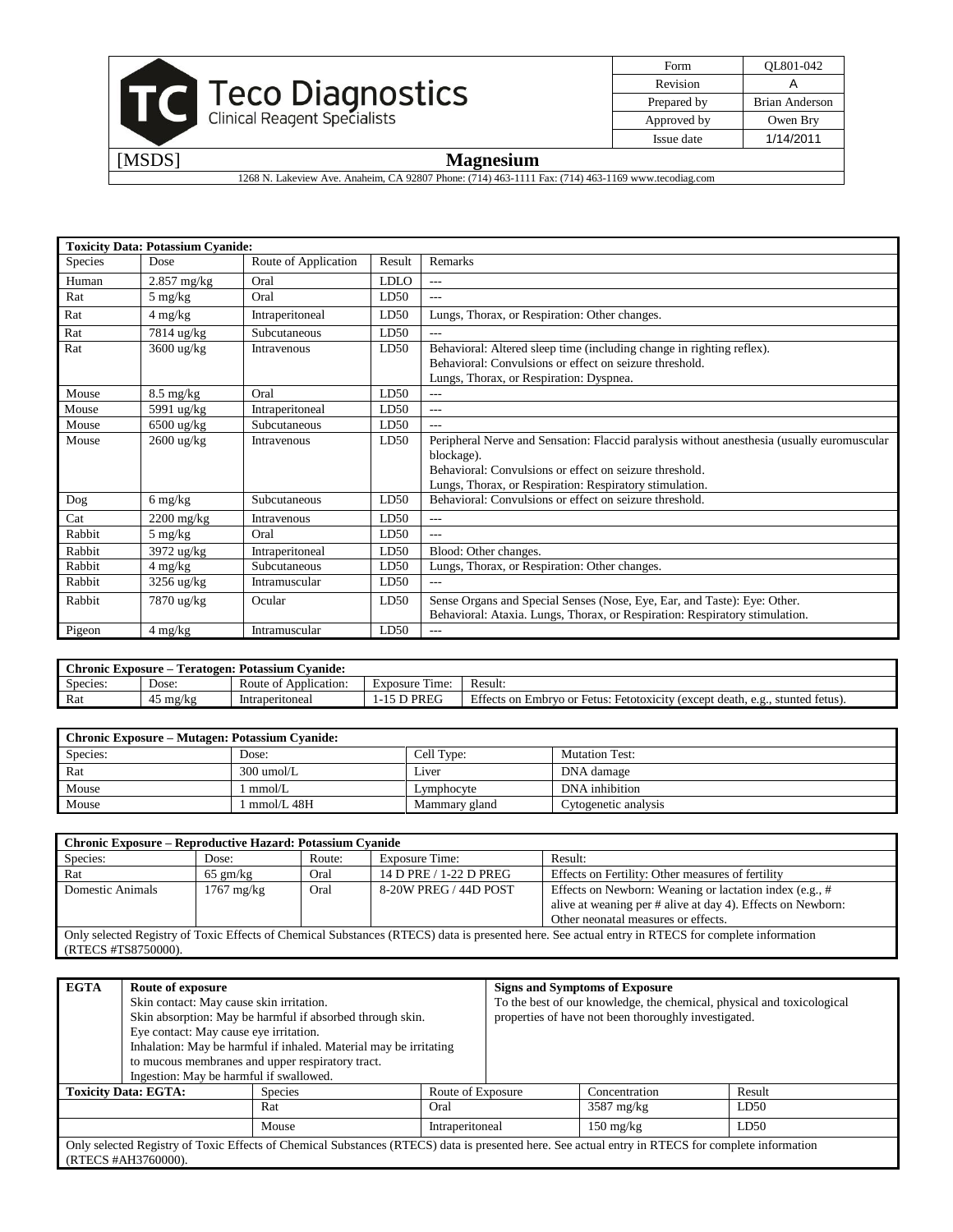

| Form        | OL801-042      |
|-------------|----------------|
| Revision    |                |
| Prepared by | Brian Anderson |
| Approved by | Owen Bry       |
| Issue date  | 1/14/2011      |

1268 N. Lakeview Ave. Anaheim, CA 92807 Phone: (714) 463-1111 Fax: (714) 463-1169 www.tecodiag.com

| <b>Calmagite</b> | Route of exposure                                          | <b>Signs and Symptoms of Exposure</b>                             |
|------------------|------------------------------------------------------------|-------------------------------------------------------------------|
|                  | Skin contact: Causes skin irritation.                      | To the best of our knowledge, the chemical, physical and          |
|                  | Skin absorption: May be harmful if absorbed through skin.  | toxicological roperties of have not been thoroughly investigated. |
|                  | Eye contact: Causes eye irritation.                        |                                                                   |
|                  | Inhalation: May be harmful if inhaled. Material may be     |                                                                   |
|                  | rritating to mucous membranes and upper respiratory tract. |                                                                   |
|                  | Ingestion: May be harmful if swallowed.                    |                                                                   |
| RTECS #: $N/A$   |                                                            |                                                                   |

### Section XII Ecological Information

**2-Ethylaminoethanol, EGTA, & Calmagite:** No data available.

| <b>Potassium Cyanide: Acute Ecotoxicity Tests:</b> |                                |       |                     |  |
|----------------------------------------------------|--------------------------------|-------|---------------------|--|
| Test Type:                                         | Species:                       | Time: | Value:              |  |
| LC50 Fish                                          | Lepomis macrochirus (Bluegill) | 96 H  | $0.45 \text{ mg/L}$ |  |
| EC50 Daphnia                                       | Daphnia magna                  | 48 H  | $2 \text{ mg/L}$    |  |
| EC50 Daphnia                                       | Daphnia magna                  | 24 H  | $0.53 \text{ mg/L}$ |  |

### Section XIII Disposal Considerations

Contact a licensed professional waste disposal service to dispose of this material. Observe all federal, state, and local environmental regulations.

#### Section XIV Transport Information

| DOT                                                                 | <b>IATA</b>                                                      |
|---------------------------------------------------------------------|------------------------------------------------------------------|
| Proper Shipping Name: None                                          | Non Hazardous for Air Transport: Non Hazardous for Air Transport |
| Non Hazardous for Transport: This substance is considered to be non |                                                                  |
| hazardous for transport                                             |                                                                  |
|                                                                     |                                                                  |

#### Section XV Regulatory Information

| 2-Ethylaminoethanol:                                                | 2-Ethylaminoethanol                                                                |
|---------------------------------------------------------------------|------------------------------------------------------------------------------------|
| <b>EU</b> Additional Classification                                 | US Classification and Label Text                                                   |
| Symbol of Danger: T                                                 | Indication of Danger: Toxic                                                        |
| Indication of Danger: Toxic                                         | Risk Statements: Toxic in contact with skin. Harmful if swallowed.                 |
| Risk Statements: R: 22 24 41                                        | Causes burns.                                                                      |
| Harmful if swallowed. Toxic in contact with skin. Risk of serious   | Safety Statements: In case of accident or if you feel unwell, seek medical advice  |
| damage to eyes.                                                     | immediately (show the label where possible). Take off immediately all              |
| Safety Statements: S: 26 36/37/39 45                                | contaminated clothing. In case of contact with eyes, rinse immediately with plenty |
| In case of contact with eyes, rinse immediately with plenty of      | of water and seek medical advice. Wear suitable protective clothing, gloves, and   |
| water and seek medical advice. Wear suitable protective clothing,   | eye/face protection.                                                               |
| gloves, and eye/face protection. In case of accident or if you feel | US Statements: Readily absorbed through skin. Combustible liquid.                  |
| unwell, seek medical advice immediately (show the label where       |                                                                                    |
| possible).                                                          |                                                                                    |
| WHMIS Classification: This product has been classified in           | United States Regulatory Information                                               |
| accordance with                                                     | SARA Listed: No.                                                                   |
| the hazard criteria of the CPR, and the MSDS contains all the       | TSCA Inventory Item: Yes                                                           |
| information                                                         |                                                                                    |
| required by the CPR.                                                |                                                                                    |
| DSL: Yes                                                            |                                                                                    |
| NDSL: No                                                            |                                                                                    |
|                                                                     |                                                                                    |